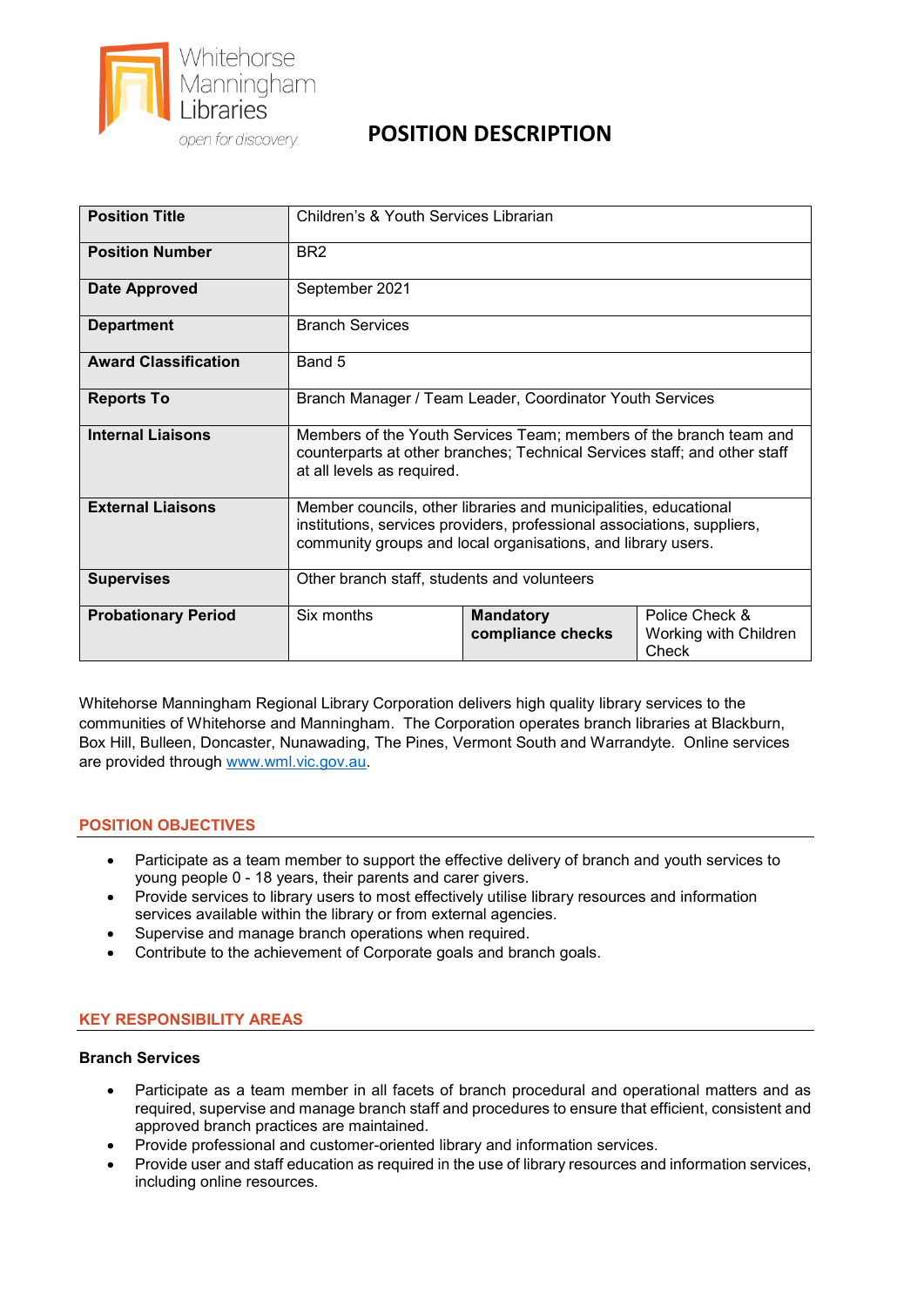## **Children's & Youth Services**

- Contribute to the development of regional and branch youth services policies and plans.
- Under the direction of the Coordinator Youth Services and in conjunction with Manager Collections and Information Services, participate in collection development and management of youth resources with special attention to the needs of the community served by the branch.
- Promotion of youth services and delivery of programs, including input into the development of quality publications designed to promote youth services.
- Deliver library programs in a format that is applicable to the targeted user group, this may include online delivery.
- Monitor and report on branch library youth resource collections and services.
- Engage with community partners and collaborate with Member Councils to deliver services to the community.
- Maintain awareness of developments in the provision of youth library services, programmes and resources.

## **Occupational Health and Safety**

• Provide a safe working environment in accordance with the Occupational Health and Safety legislation.

## **ACCOUNTABILITY AND EXTENT OF AUTHORITY**

The position is accountable to the Branch Manager/Team Leader for:

- Effective and efficient supervision and management of staff and procedures as required.
- Effective contribution as a team member.
- Provision of efficient and effective branch information services and utilisation of library resources at the branch level.
- Provision of staff and user education.
- Effective collection development and maintenance.

The position is accountable to the Coordinator Youth Services for the:

- Provision of appropriate training for staff and library users.
- Provision of effective and efficient youth services at the branch level.
- Provision of relevant and accessible branch youth collections, and monitoring and reporting on their use.
- Provision of customer focused quality youth programs.

The incumbent's authority and freedom to act is subject to clear guidelines and objectives. The incumbent fully briefs the Branch Manager/Team Leader/Coordinator Youth Services on all issues of operational importance and issues which may impact on customer service, cost, or time schedules.

#### **JUDGEMENT AND DECISION MAKING**

Decisions made impact on the nature and quality of services provided, and on local community perceptions of these services.

The objectives of the work are usually well defined but the particular approach to be used may be selected from a range of available alternatives.

The work may involve solving problems, using established procedures and guidelines and prior professional or technical knowledge. Independent judgement may be required but guidance and advice would usually be available within the time required to make a choice.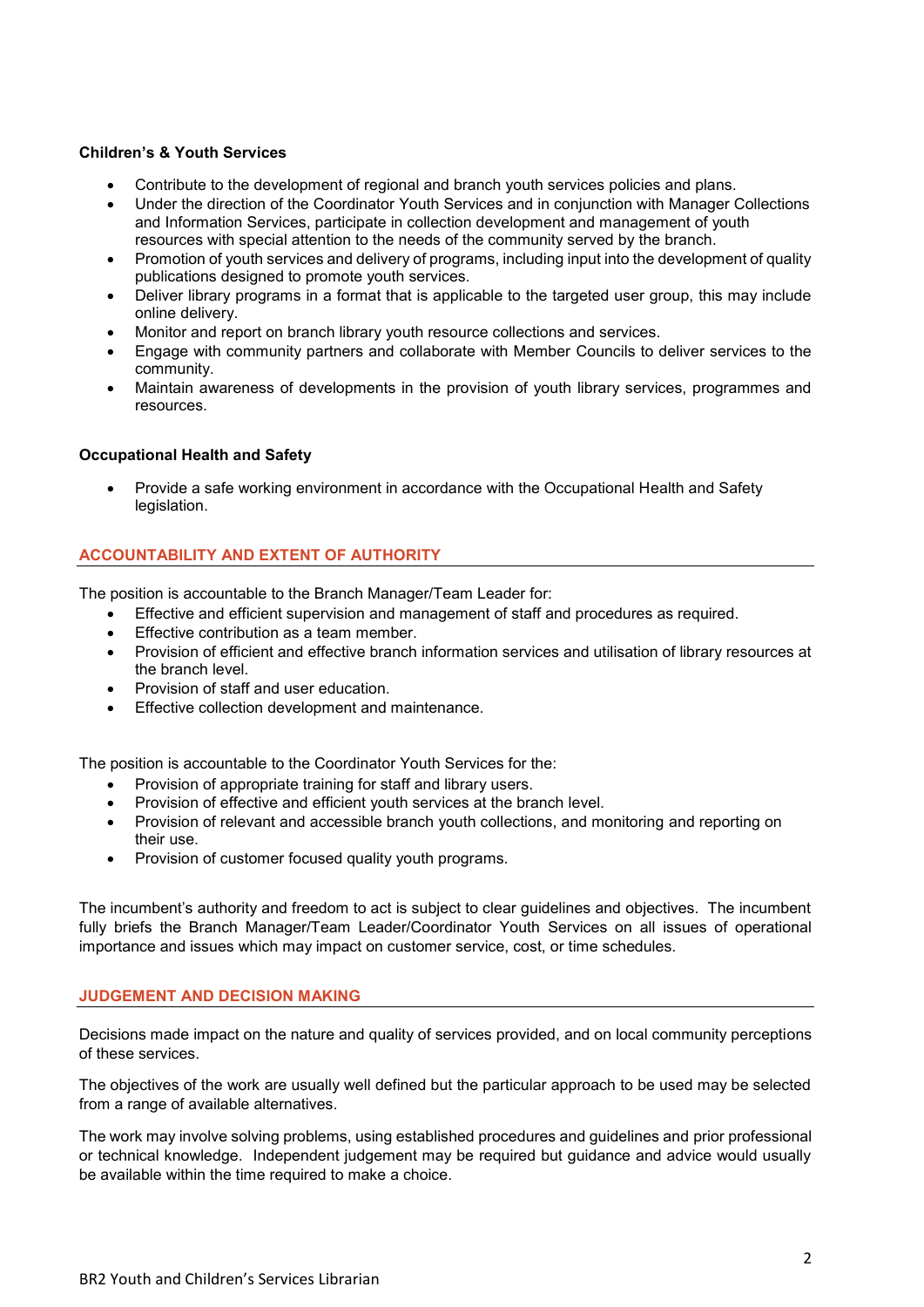## **KEY COMPETENCIES**

#### **Specialist skills and knowledge**

- Ability to understand concepts and principles of current public library services, in particular, youth services and to apply or modify these to satisfy the local requirement.
- Knowledge and understanding of the local community served.
- Ability to contribute to the development, delivery and promotion of quality cost-effective youth programs.
- Collection management skills, in particular with youth resources.
- Awareness of contemporary developments in youth library services, programs and literature including technological changes and their particular application to the delivery of library services.
- Competency in the use of computers, personal electronic devices and a variety of software tools in the provision of library services.
- Information and reference skills and knowledge of information sources, including electronic resources.
- Capacity to analyse enquiries and to utilise relevant resources for customer satisfaction.
- Ability to undertake staff and user education.
- Ability to effectively undertake circulation and other routine duties.

#### **Management/organisational skills**

- Ability to prioritise and achieve objectives.
- Leadership, motivational and supervisory abilities.
- Strong commitment to quality and customer service.
- Knowledge of and commitment to the principles of Equal Employment Opportunity and Occupational Health and Safety.

#### **Interpersonal skills**

- Sound, friendly, helpful and efficient oral and written communication skills.
- Ability to gain the co-operation of others.
- Support for the achievement of team objectives before individual goals.
- Public relations and public speaking skills.

#### **QUALIFICATIONS AND EXPERIENCE**

- Tertiary librarianship qualification which confers eligibility for professional membership of the Australian Library and Information Association as a qualified librarian; or a relevant tertiary degree qualification and a commitment to gain ALIA recognised qualifications
- Some experience in delivery of youth and/or branch public library services.
- Valid Victorian driver's licence preferred.

#### **HOURS OF DUTY AND LOCATION**

- Engaged on the basis of a 36 hours week and pay scale.
- All positions may be required to work at any service point within the Region.
- The incumbent will be required to undertake shift work, including evening and weekend work.

#### **REMUNERATION**

In the range Band 5A – 5D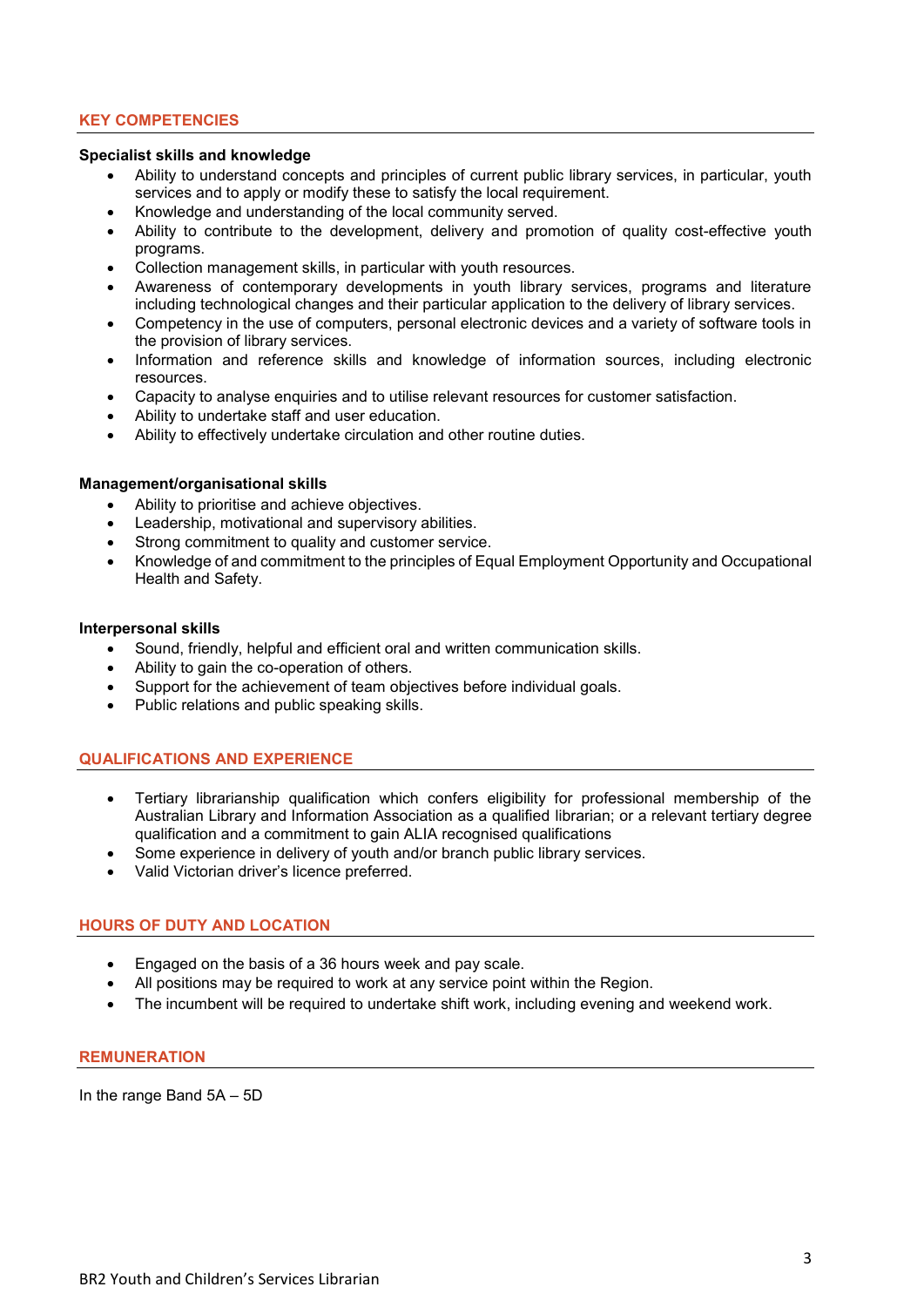# **INHERENT REQUIREMENTS OF THE POSITION**

The position includes a significant component of public floor desk duties. Substantial manual handling is an inherent physical requirement of working in this role.

| <b>Task</b>                           | <b>Performed Often</b> | <b>Performed</b>    | <b>Never / Rarely</b> |  |  |
|---------------------------------------|------------------------|---------------------|-----------------------|--|--|
|                                       | (5+ times in one       | <b>Sometimes</b>    | <b>Performed</b>      |  |  |
|                                       | shift or sustained     | (Less than 5        |                       |  |  |
|                                       | for 30 minutes)        | times in one shift) |                       |  |  |
| <b>Passive</b>                        |                        |                     |                       |  |  |
| Keyboard duties                       | ✓                      |                     |                       |  |  |
| Reading tasks                         | ✔                      |                     |                       |  |  |
| <b>Writing tasks</b>                  |                        |                     |                       |  |  |
| Telephone duties (incoming and        |                        |                     |                       |  |  |
| outgoing calls)                       |                        |                     |                       |  |  |
| Sitting (extended periods)            |                        |                     |                       |  |  |
| Walking / Standing (brief periods)    |                        |                     |                       |  |  |
| Walking / Standing (extended periods) |                        |                     |                       |  |  |
|                                       |                        |                     |                       |  |  |
| <b>Climbing stairs</b>                |                        | ✓                   |                       |  |  |
| Driving a car                         |                        |                     |                       |  |  |
| <b>Manual Handling</b>                |                        |                     |                       |  |  |
| Lifting / carrying < 20kg             |                        |                     |                       |  |  |
| Lifting / carrying > 20kg             |                        |                     |                       |  |  |
| Pushing / Pulling trolleys            | ✔                      |                     |                       |  |  |
| Bending, squatting or reaching        | ✔                      |                     |                       |  |  |
| Repetitive arm / wrist movements      | ✓                      |                     |                       |  |  |
| Bending or twisting spine             | ✓                      |                     |                       |  |  |
| Looking up/down                       | ✔                      |                     |                       |  |  |
| Reaching forwards or sideways         |                        |                     |                       |  |  |
| Gripping or grabbing                  |                        |                     |                       |  |  |
| <b>Sensory</b>                        |                        |                     |                       |  |  |
| <b>Fine Hand Coordination</b>         |                        | ✓                   |                       |  |  |
| Hearing - hold direct conversation    | ✔                      |                     |                       |  |  |
| Hearing - telephone                   |                        |                     |                       |  |  |
| Visual - read materials and signage   |                        |                     |                       |  |  |
| <b>Emotional</b>                      |                        |                     |                       |  |  |
| Exposure to challenging conversations |                        |                     |                       |  |  |
| and behaviours                        |                        |                     |                       |  |  |
| Dealing with grief and loss           |                        |                     |                       |  |  |
| Communicating with elderly patrons    | ✔                      |                     |                       |  |  |
| <b>Communicating with Non-English</b> |                        |                     |                       |  |  |
| speaking patrons                      |                        |                     |                       |  |  |
| Providing empathy and support         |                        |                     |                       |  |  |

Note: This table is not an exhaustive of all the job factors, however forms a basic capability guide to the activities required to undertake the role.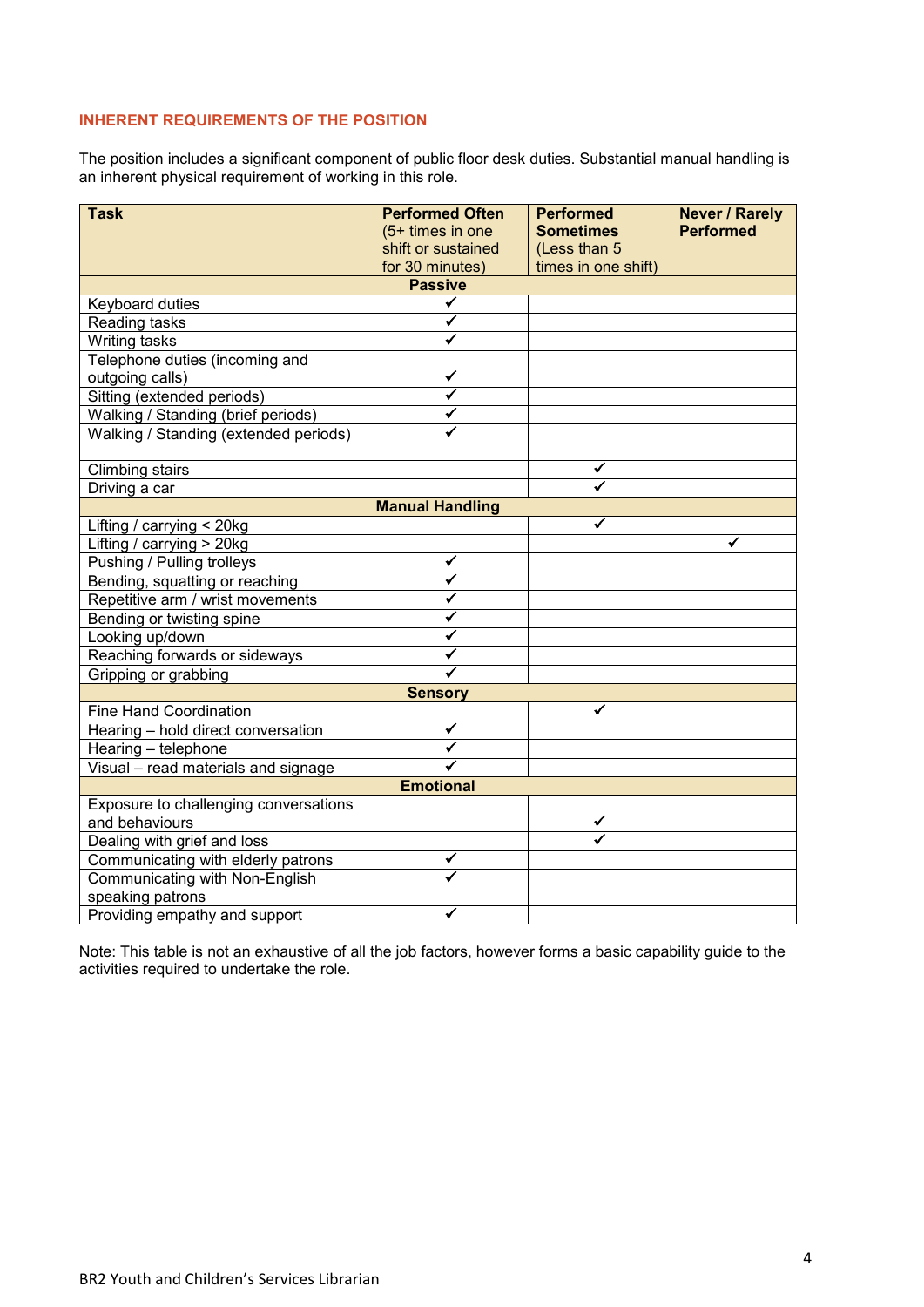## **SELECTION CRITERIA**

- Ability to promote and deliver quality customer focused children's and youth services to the community, both in-house and in an outreach capacity.
- Ability to deliver quality customer focused information services.
- Ability to contribute to the development and management of collections.
- Ability to delivery youth programs in a range of different formats; eg in person or online
- Ability to undertake user education including internet/electronic resources education.
- Ability to undertake branch supervisory responsibilities as required.
- Ability to contribute as a team member.
- Sound oral and written communication skills.
- Relevant qualifications and experience.
- Commitment to Equal Employment Opportunity and Occupational Health and Safety principles.

Appointment to this position is dependent on obtaining and maintaining a Working with Children's Check and a Police Check.

## **GENERAL EMPLOYMENT CONDITIONS**

#### **1. General Conditions**

- WMRLC employees are required to observe all Corporation policies, codes of conduct and follow work instructions and relevant regulations.
- Employees are expected to manage Corporation records in accordance with the relevant policies and procedures.
- Working conditions are governed by the WMRLC Enterprise Agreement.

## **2. OH&S and Risk Management**

All staff are expected to:

- Follow established safe operating practices, procedures and instructions;
- Take reasonable care for their own OHS and that of their colleagues;
- Seek assistance when unsure of practices and procedures to perform a task;
- Report all hazards, incidents, injuries, near misses and potential risks as soon as practicable to their supervisor;
- Actively participate and contribute to preventative OHS strategies, audits, team meetings and training.

Staff in a supervisory role must ensure that safe work practices are observed and issue instructions in relation to or cease unsafe work practices in the workplace.

## **3. Equal Opportunity, Human Rights and Bullying**

The Corporation is committed to the principles of Equal Opportunity and Human Rights and believes that all employees should be able to work in an environment free of discrimination and harassment. Staff are encouraged to support each other in creating and maintaining an environment that is free of harassment.

All employees of the Corporation have a responsibility to treat each other fairly and with respect and act in accordance with the Occupational Health and Safety, Equal Opportunity and Bullying in the Workplace policies. As an employer, the Corporation will not defend or support discriminatory actions of staff that are unlawful.

#### **4. Code of Conduct**

All staff are required to observe the standards of conduct and behaviour outlined in the Code of Conduct. A breach of the Code may result in counselling and disciplinary action. A substantial breach may result in termination of employment.